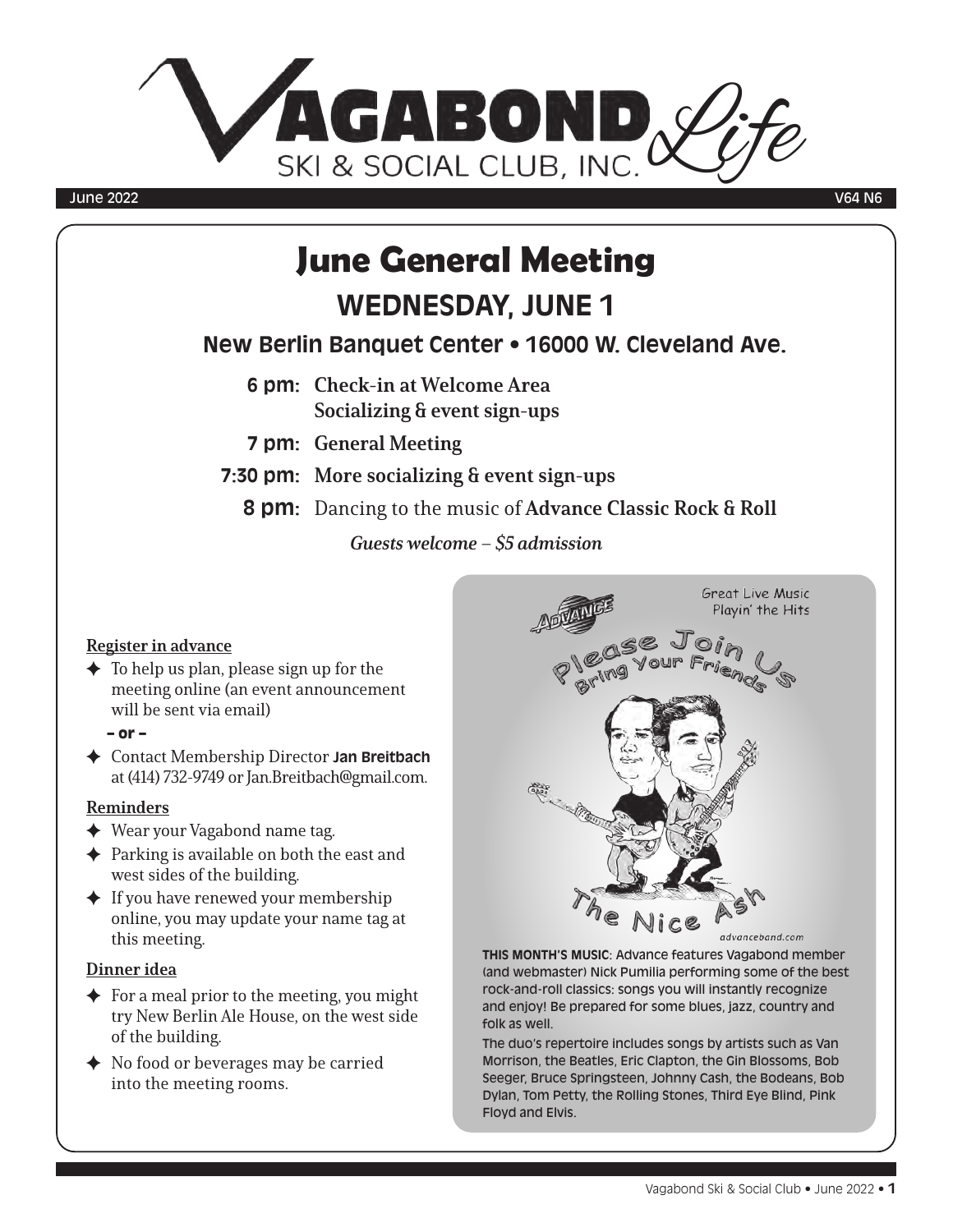# **Vagabond Ski & Social Club Inc. VagabondSkiClub.com**

#### **OFFICERS**

| Vice President Linda Horn<br>262-707-1450<br>Linda.Horn1@gmail.com       |
|--------------------------------------------------------------------------|
| 414-529-7876<br>jrles@twc.com                                            |
| <b>Secretary</b> Carol Gavigan<br>262-632-1922<br>cjgavigan177@gmail.com |

#### **OTHER BOARD MEMBERS**

| Public Relations Open                                                         |
|-------------------------------------------------------------------------------|
| Membership Jan Breitbach<br>414-732-9749<br>jan.breitbach@gmail.com           |
| Sporting ActivitiesMary Beth Braun<br>262-443-7291<br>MBBraun4@wi.rr.com      |
| Racquet Sports  Linda Horn (interim)<br>262-707-1450<br>Linda.Horn1@gmail.com |
| Finance & Bylaws Open                                                         |
| Ski ActivitiesOpen                                                            |
| Social Activities Denise Kremel<br>262-524-1023<br>bike4icecream1@gmail.com   |
| 262-784-3118<br>ThomasWendt@juno.com                                          |

Ski Activities Coordinator .... Joyce Szulc 262-886-9328 jszulc@wi.rr.com

#### **VAGABOND** *LIFE*

| 414-369-4199                                  |
|-----------------------------------------------|
| JohnPodsedly@gmail.com                        |
| Design/Layout  Jennifer Rueth<br>414-581-2725 |
| RuethGraphics@sbcglobal.net                   |
| Website Nick Pumilia<br>Npumilia@wi.rr.com    |

# A Message From

**the Board** Beginning this month, instead of a Message<br> **EXECUTE:** Board Communication from our board members from the President, this spot will be a communication from our board members.

The board would like to thank Joyce Szulc for leading our club through a most challenging time over the past two years. She kept us all updated with her informative and engaging Week at a Glance email blasts every Friday. She also helped keep us connected through Zoom meetings in place of in-person gatherings.

Joyce spent six years on the board, the last five as Ski Activities director. We are glad that she will continue to coordinate our ski trips and will keep leading hikes, bike rides, dinners and other events.

We also want to thank Cindy Hummer, who was Social Activities director for the past six years. Cindy implemented several new activities, such as the supper club journeys, and expanded Game Night, Scrabble and many other events.

Also, a BIG thank you to Mary Beth Braun and Jan Breitbach for running for another two-year term. We welcome Denise Kremel, our new Social Activities director. She served on the board previously as vice president and Sporting Activities director.

We still have director positions that have not been filled, including the position of president. For the coming year, board members will assume additional responsibilities of the vacant board positions. Some of the president's responsibilities -- such as member communications -- will be rotated among board members. So some of us will do double- and even triple-duty.

Joyce has left big shoes to fill. Plan to attend the June meeting to hear about coming summer events and learn how you may be able to volunteer a small amount of your time to help the club and the board in a big way!



# **International trip**

#### **Greece Isles/Rome**

Bon Voyage to the 60 club members who are finally departing on a wonderful European

trip after many delays. **Leaving May 31**, our Vagabond travelers will explore Athens, several Greek islands and then Rome before **returning June 15**. Happy travels, everyone.



#### **WELCOME NEW OR RETURNING MEMBERS:**

(Up-to-date information is available in the online directory.)

**Bob & Kathy Aardahl • Susan Braeger • Raymond Brandt • Maria Embry**

**Ronald Embry • James Heinen • Bill Kratzke • Margaret McGinn**

#### **Ron Meredith • Merrill Rutell • Mary Ann Worgull-Pivotto**

The club is looking for friendly and smiling faces to assist at the Welcome Desk on meeting nights. Call (414) 732-9749 or email Jan.Breitbach@gmail.com.

Printed 2022 Directories will be available at the June meeting for \$5 each. They are also available on the club's web site in PDF form, free to download.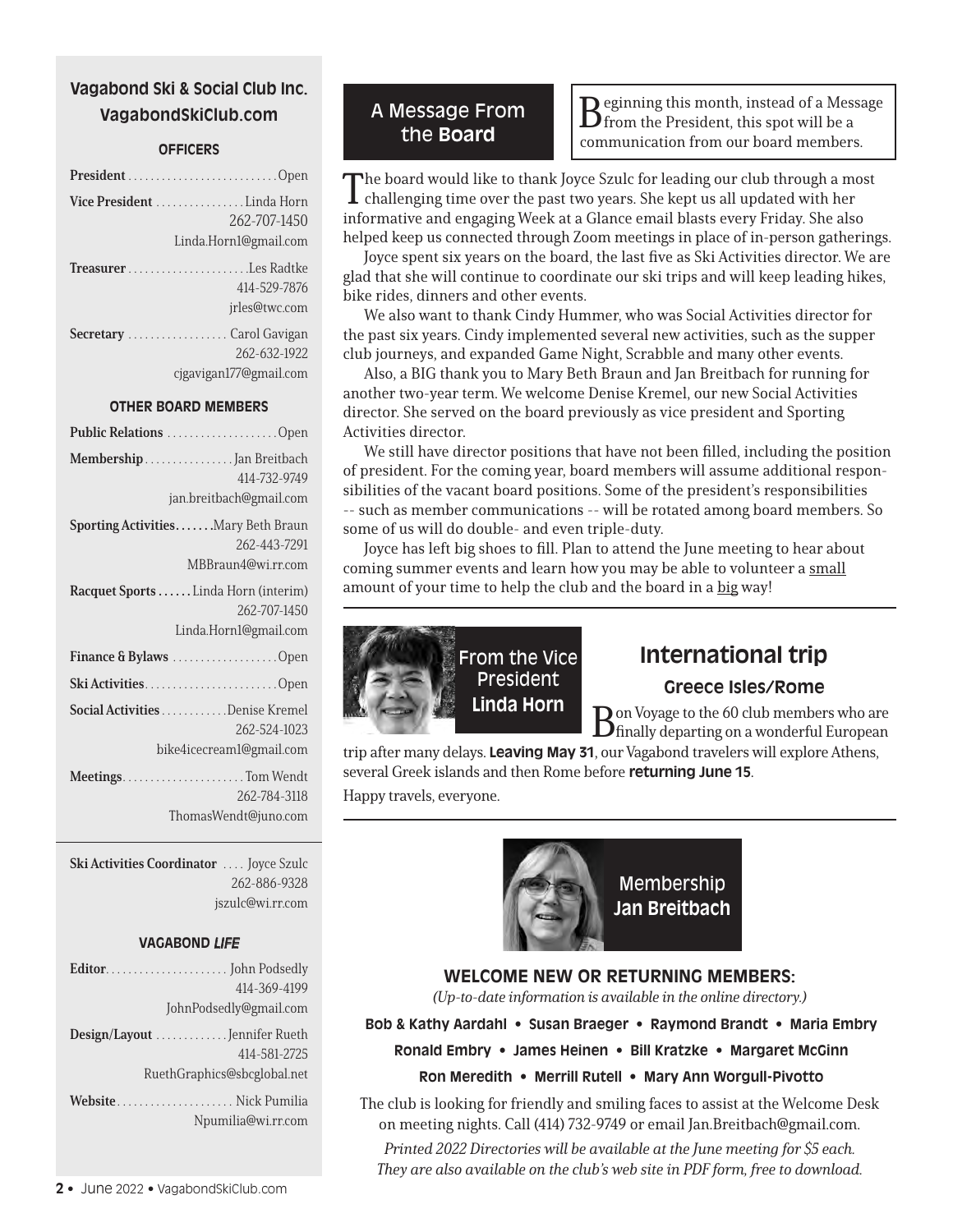

Racquet Sports **Linda Horn**



# **Drop-In Tennis**

 $\sum_{n=1}^{\infty}$  Jagabonds meet and play tennis at **9:30 a.m. Saturdays** at **Nathan Hale High School** in West Allis. Weather permitting, of course. No fee, and no sign up necessary. Just show

up and get on a court with others at your ability level. Coordinator: **Diane Schmitt**, (414) 690-4689.

# **PTball Party**

4 pm Saturday, June

## Banting Park, 2101 Butler Drive, Waukesha

Join us for another fun PTball Party! PTball is played on a pickleball court using 21-inch rackets and low-compression tennis balls. The sport is fast-paced and easy to learn. It's a fun sport that is for everyone, whether you are a current or former tennis/pickleball player or have never played a racket sport before. Many of our Vagabond members play regularly. Instruction and equipment will be provided for beginners.

Check in at 4 p.m. Saturday, June 18, at Banting Park in Waukesha. Play from 4:30 to 6:30 p.m., then enjoy a picnic social afterward. Please bring your own beverage and lawn chair.

#### Fee: **\$15 per person**.

Event Coordinator: **Bonnie Ilhardt**, (262) 366-4554.



# **Beginner Tennis**

**Dr. Bill Gaertner** will teach beginner tennis lessons again this year. Sign up online or reach out to Bill at (414) 750-1316 for more information. **Fee: \$15 for the season.**

# **Summer Tennis League**

The deadline to sign up as a full-time player in the summer tennis league was May 9.

**There's still room for substitutes**, though. So, if you missed the full-time registration deadline, sign up as a substitute.

For more information go to VagabondSkiClub.com, Members Only Access, then 2022 Summer Tennis. Or contact **Cheryl J.** at (262) 510-9676 or **Diana S.** at (414) 491-2217.

# **Visit us on Facebook**

@ Vagabond Ski & Social Club You can also post pictures from club events.

# **Tennis Drills**

Wednesdays @ 10 am Elm Grove Village Park

Tennis drills with **Gene O'Kelly** continue **through July 6**. We meet at 10 a.m. Wednesdays at Elm Grove Village Park. **Fee is \$10.** Sign up anytime. Contact Gene at (414) 526-2719.

# **Summer Pickleball**  6 pm Thursdays Banting Park, Waukesha

All levels are welcome in the pickleball league, including beginners who need lessons. But there is very limited availability! Contact event coordinator **Pat Hummer** at (262) 894-3375.



# **Vags get together at Arizona bash**

 $\sqrt{7}$ agabond Past President Lyle Thompson and 80/30 member Barb Schuldt (center) are shown with former members Lorrie Schaut (left) and Bev Hoffmann (right) at a Wisconsin Day gathering in Sun City, Ariz. More than 500 people attended the event, at the Sun Bowl facility.

# VagabondSkiClub.com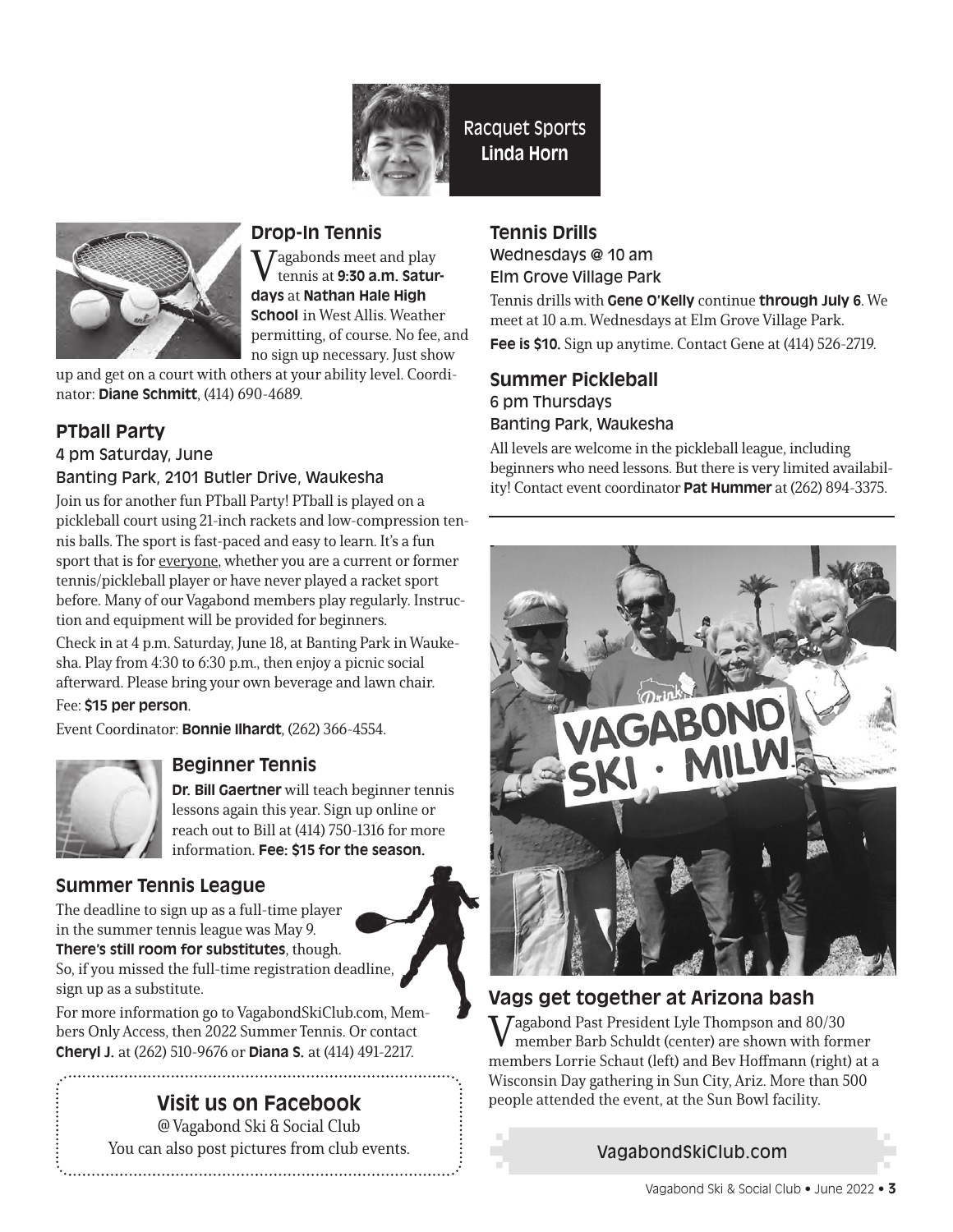

## **Sunday Bike Rides**

To promote a safe ride for all:

- All riders should check in with the ride leader.
- All rides will have both a leader and sweep.
- We strongly encourage all riders to wear a helmet.
- Rides will be at about a 10–12-mile pace. Riders who wish to ride faster are on their own.
- Be sure to bring water, sunglasses, sunscreen and your cell phone.

**June 5 @ 1:15 p.m. – Glacial Drumlin Trail:** For the first ride of the season, we will do a short ride from Waukesha to Wales and back for a total of about 14 miles. This stretch of the Glacial Drumlin is paved and mostly flat. Meet at the trailhead parking lot, 810 College Ave, Waukesha, and be ready to ride at 1:30 pm. This trail requires a State Trail Pass. You can purchase a daily pass for \$5 or an annual pass for \$25. During the ride, we plan to stop at Leduc's Frozen Custard. Afterward, we will go to Raised Grain Brewing Company at 1725 Dolphin Drive. Ride leaders: **Denise Kremel** and Dan **Heidemann**. Questions? Call Dan at (414) 416-1678.

**June 12 @ 1:15 p.m. – Petrifying Springs Park:** Meet at the parking lot near Shelter No. 5 at Petrifying Springs Park, 5555 7th St., Kenosha, near UW-Parkside. Be ready to ride at 1:30 p.m. This paved bike trail travels east and south through Kenosha County. We will pass UW-Parkside, then continue south through Kenosha County to 35th Street. Total ride is about 18 miles on a mostly flat pathway. If interested in a shorter route, feel free to turn around at any point. Afterward, we will go to the Petrifying Springs Biergarten, adjacent to the park. You are welcome to either bring your own food and picnic outside the Biergarten or purchase food and drink inside the Biergarten. Ride leaders: **Joyce Szulc** and **Jim Stephens**. Questions? Call Jim at (262) 694-2115 or email jstephens3@wi.rr.com.

**June 19 @ 1:15 p.m. – Whitnall Park to Milwaukee County Sports Complex (on Oak Leaf Trail):** Meet at the Whitnall Park Playground parking lot, on Whitnall Park Drive. We will take the Oak Leaf Trail east and then southeast along the Root River Parkway to Loomis Road. We will then follow the trail across Loomis at 68th and take the Oak Leaf Trail south along the Root River to the Milwaukee County Sports Complex in Franklin. We will return on same path from the sports complex to Whitnall Park. Distance is 14 miles. We will meet after the ride at Panther Pub and Eatery, 5651 Broad St., Greendale. Ride leaders: **Terese** and **Jay Zinn**. Questions? Call Jay at (414) 708-1663.

#### **June 26 @ 10 a.m. – Hartland to Sussex (Waukesha**

**County): SPECIAL EARLY START TIME!** Meet in the Hartland Public Parking Lot behind Senor Tomas Authentic Mexican Restaurant at 150 North Ave. in Hartland. Look for the sign with the large blue P for parking. We will ride on the paved Ice Age Trail, low-traffic roads, and the Bug Line Trail to the Corky Curtis Trail in Sussex and then return. There are a few low hills.

Hartland is having a Hometown Parade on this date starting at 1:30 p.m. Bring chairs along if you want to watch the parade after the ride. The total distance is 22 miles. We will eat at Beer Snobs Ale and Eats, 122 Cottonwood Ave., in Hartland. Due to the parade and closed streets, we will need to walk a couple of blocks to Beer Snobs. Ride Leader: **Carol Zahorik**, (262) 893-7467.

#### **July 3 – No local ride due to the Fourth of July holiday**

#### **We still are looking for bike ride leaders for the following dates:**

Sept. 4

Sept. 11

Sept. 25

If you are available to lead a ride on one of these days, please contact **Jim Stephens** at JStephens3@wi.rr.com.

# **Wednesday Walks**

#### *We need volunteers to lead for June!*

We continue to find new and interesting parks to walk in, and we welcome more ideas. Thank you to all who have volunteered to organize these one-hour Wednesday morning outings. For June, July and August, we will again have one week each month for a "Happy Hour Walk" where we walk from 4 to 5 p.m. and then find an outdoor pub for food and drink. Looking for volunteers to lead!

Keep updated through our website and Friday emails to learn the location of the next walk. To offer ideas and volunteer, contact **Mary Beth** at (262) 443-7291.

## **GOLF**

#### **Wednesdays •** June 1 to Aug. 24 **Songbird Hills,** W259 N8700 Hwy 164, Hartland

Songbird Hills is a beautiful golf course just south of County Line Road.

**Fee: \$175.** An option to play 18 holes is available for an additional charge. Price includes a corn roast for the end-ofseason party.

**Tee times start at 1:30 pm for 18-hole players and 1:52 pm for 9-hole players. Golf carts are \$8.50 per rider.**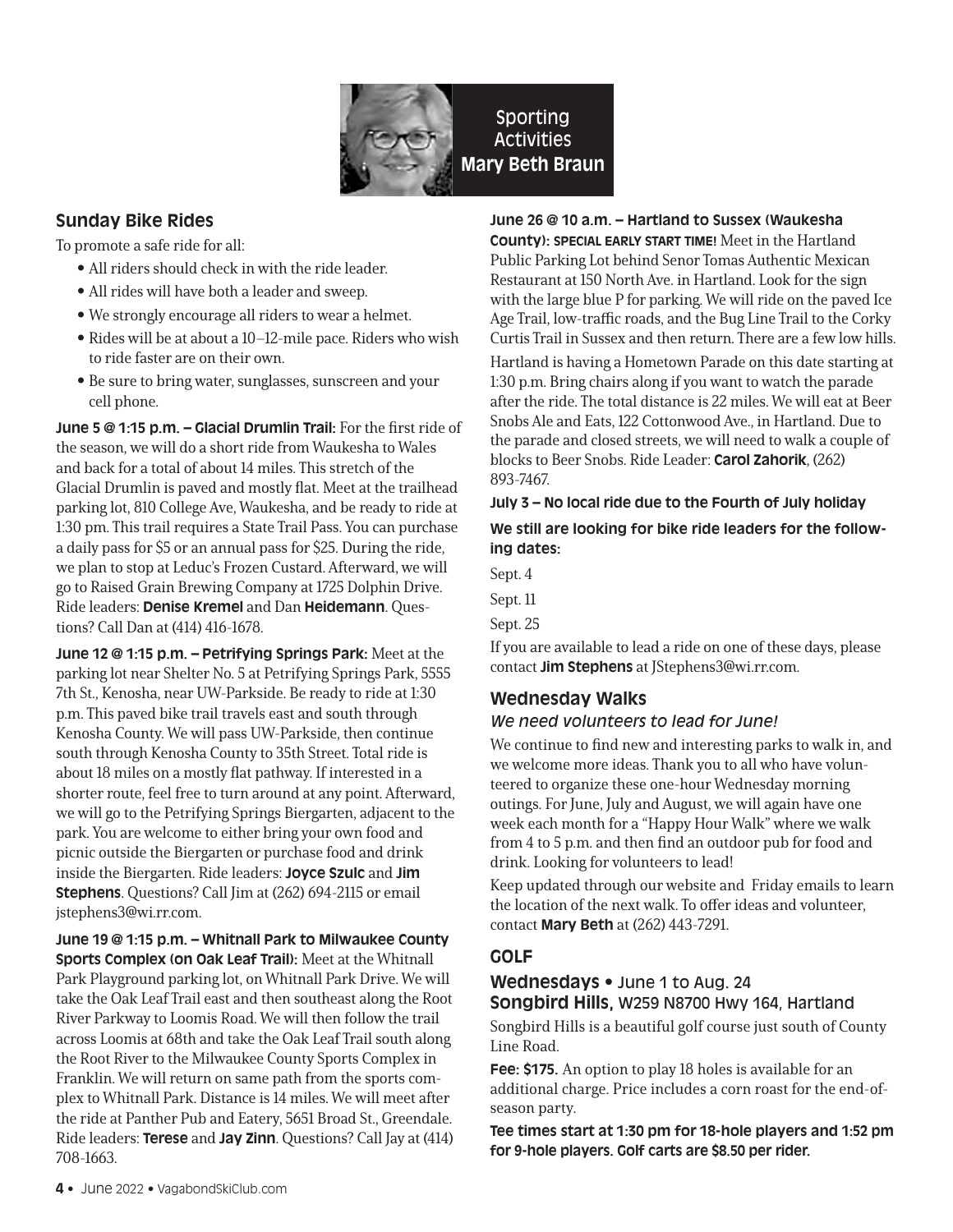Golfers can sign up as a single and name a partner. You will be playing with the same foursome each week. Call (262) 305-8444 if you would like to request specific players for a foursome.

**Registration fee for subs is \$15**, which includes the corn roast. **Subs pay \$11.75** for their round of golf, payable to the person they are subbing for. We will have a sub list.

Event Leader: **Suzanne Wiedner**, suzieQrn333@hotmail. com, (262) 305-8444.

## **Fridays • J**une 3 to Sept. 9 **Brookfield Hills,** 16075 Pinehurst Drive near Moorland Road, just south of I-94

Our "no frills" league at Brookfield Hills will have tee times between 1 and 2 p.m. You can register as a single or as a twosome. Singles will be matched with a partner, and each week there may be a mix-up of twosomes so we will all get to play with everyone. Email **Judy** at jcjudycim@ gmail.com to let her know if you have a particular partner you would like to play with.

**Fee is \$195**, which includes a season-ending pizza party. Subs can sign up for \$15, and they are invited to the pizza party. Subs pay \$12.50 for the round of golf, payable to the person they are subbing for. Golf carts are \$9 per rider.

Event leader: **Judy Cimbalnik**, jcjudycim@gmail.com, (262) 391-9869.

# **No Tuesday league**

Due to a lack of registrants, the Tuesday golf league will not be held this year. Please feel free to join the Wednesday or Friday leagues.

## **Memorial Weekend Picnic**

The Vagabonds have reserved Picnic Areas No. 5 at **Whitnall Park** for our annual get-together **Sunday, May 29**. We have the area available starting at **10 a.m.** There is a parking lot across the road and restrooms nearby. Please bring your own food and drink, and bring your friends to join us.

# **Let's go Mountain Biking –**  *something new for the Vagabonds*

The club is forming its first-ever mountain biking group. If you are a mountain biker and want to ride with others mid-week during the day to avoid the crowds, this could be your ticket. All ability levels are welcome, from those relatively new to the sport to seasoned riders. (If you are a beginner, some experience is needed as we will not be teaching how to ride.)

Whether you're slow or speedy, prefer to jump or roll, attack "features" or bypass "obstacles," you are welcome to join in the fun. We'll sort

ourselves out by ability level or interest and head out in groups. We will hit the trails **Thursday mornings for 1.5 to 2 hours**, gathering at **9:45 a.m.** to sort into groups, with wheels rolling at 10. (When the summer heat comes, the start time will be earlier.) Text or phone **Vicki** at (302) 528-6222.

#### **Door County Getaway** Tuesday - Friday, Aug. 30-Sept. 2

A world away yet close to home, come and enjoy Door County. Again this year, we will stay at the Landmark Condominium Resort in Egg Harbor. The Landmark has tennis courts and indoor and outdoor pools. The activities are endless in Door County: biking, hiking, golf, the arts, galleries, and the ever-challenging retail therapy. Come find your pleasure. To find out more about the activities in the area, go to **DestinationDoorCounty.com**. Meals and beverages are self-pay, but you can cook in your condo or visit the onsite restaurant. Each night we will meet in the lodge for a cash bar and socializing.

#### **Nightly lodging rates:**

\$158 one-bedroom woodside queen; \$188 one-bedroom main level waterside king suite; Each unit has a full kitchen, dining area, living room and sofa sleeper.

**For reservations, call Sonya at (920) 868-5164 by July 18.** Then follow up and register in Wild Apricot at VagabondSkiClub.com. There will not be a scheduled bike ride this year. Contact **Jean Dueling** at (414) 321-0258 to coordinate roommates.



Finding farming artifacts on a muddy Muskego Park hike.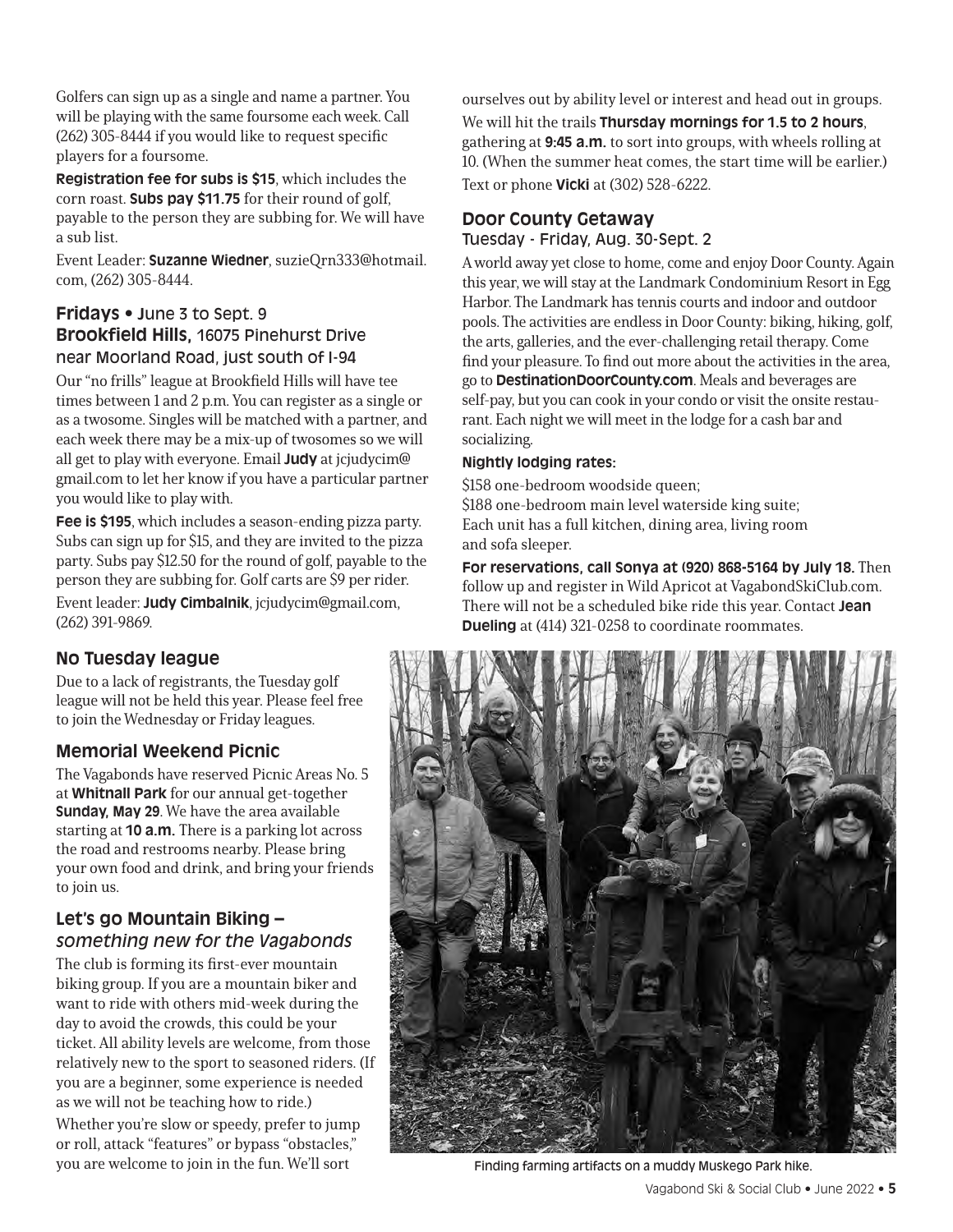

# **Scrabble**

1-4 pm Tuesdays, June 7 & 21 New Berlin Ale House

Scrabble is every other Tuesday from 1-4 p.m. at the New Berlin Ale House. **Cost is \$1 per person** for the server tip along with a purchase of one beverage, either alcoholic or non-alcoholic. **Next games are June 7 and 21.** Food is also available for purchase. Non-members are invited.

Contact **Carol Palmert**, (262) 366-5080, or **Lynn Kozlowski**, (414) 545-2208, for questions.

# **Game Night**

6-9 pm Tuesdays, June 7 & 21 New Berlin Ale House

The next Game Nights at New Berlin Ale House will be **June 7 and 21**. This is not just for Sheepshead and Dominoes. Whatever game you come for, the rules are the same. Bring your game and a few friends to come along. Cost is **\$1 per person** along with a purchase of one beverage, either alcoholic or non-alcoholic. Food is available for purchase. Non-members are encouraged to attend. All levels of play are welcome! Contact **Jae Hartnell**, (608) 712-7440, for questions in general or for Sheepshead & Dominoes. For Mahjong, call **Cindy Hum** at (414) 573-6783.

## **Hunchback of Notre Dame**

#### Saturday, June 4 @ 2 pm Skylight Music Theater

We are going back to the Skylight Music Theater for the first time in two years! This season's presentation of the Hunchback of Notre Dame is like no Hunchback you've seen before. This epic and romantic tale of love, lust and obsession is penned by Dennis DeYoung, lead singer/songwriter of the legendary rock band Styx. Its soaring pop score explores the beauty, hypocrisy and tragedy of Hugo's masterpiece with monumental power and scope. Our tickets are center orchestra for **\$63** each.

We will try to meet for a meal after the show.

Questions? Call or text **Cindy Hummer** at (262) 894-1383. Sign up online or mail your checks, payable to VSSC, to Cindy at 16780 Eldorado Drive, Brookfield, WI 53005

## **Pro Bull Riding**

#### Saturday, June 11 @ 7 pm State Fair Park, West Allis • Case IH Coliseum

Join us for a night of Pro Bull Riding and more! Jim Shelbock and Joann Jacobs will be your hosts for this fun-filled event featuring barrel racing (cowgirls competition with horses and barrels) and bull riding.

**Gates open at 5 p.m**., and **event starts at 7. Fee is \$22. Parking at the Park will be \$10.** Contact **Joann** at (262) 751-2693 or joannjacobs424@yahoo.comfor availability.

#### **Milwaukee Milkmen vs. Chicago Dogs** Wednesday, June 15 @ 6:35 pm Milwaukee Milkmen at Franklin Field

Cheer on the Milwaukee Milkmen at Franklin Field on Wednesday, June 15, vs. the Chicago Dogs! Enjoy an evening of professional baseball, with unlimited food and your choice of unlimited beer or soda. Game begins at 6:35 p.m. **Gates to Leinenkugel's Hop open at 5:35 p.m.** for your dinner of all-you-can eat all-beef hot dogs, brats, sliders, chips, cookies, popcorn and pretzel bites. Mixed drinks or wine available for an additional charge. **Tickets are \$35 for a meal with soda, \$37 for a meal with beer.** Seating will be by picnic tables or high tables. No chairs or carry-ins allowed. Be sure to provide your email address when you sign up, as tickets will be emailed to you. One email per couple/group will suffice. Questions? Call or text **Cindy Hummer** at (262) 894-1383. Sign up online or mail your check, payable to VSSC, to Cindy at 16780 Eldorado Drive, Brookfield, WI 53005.

# **Fish Fry @ the Packing House**



**Friday, June 10** 900 E. Layton Ave. Meet at bar at 5 pm dinner at 6 pm Registration deadline June 5

Join us for a Traditional Fish Fry or Baked Cod Dinner at the Packing House! Includes cup of clam chowder, coleslaw, marble rye, French fries or potato pancakes, homemade tartar sauce and lemon wedges. Lightly hand-breaded and fried cod, \$24, or a jumbo piece of seasoned and baked cod, \$28. Prices include tax and tip. Beverages to be purchased separately at the bar.

**Payment needed in advance.** Pay online or at the June meeting or mail a check, payable to VSSC, to **Barb Grove** at 5620 S. 76th St., #9, Greendale, 53219. Questions? Call Barb at (937) 266-2228.

# **Election Results**

The Vagabond Ski & Social Club's annual election for Board of Director positions was completed May 4, 2022. Congratulations to **Mary Beth Braun, Jan Breitbach** and **Denise Kremel**  for being elected to the board. Mary Beth and Jan volunteered to continue their service on the board for another two years. Denise is rejoining the board after serving a few years ago as Vice President and as Sporting Activities Director.

Les Radtke, Carol Gavigan, Tom Wendt and Linda Horn were not up for election this year. They will remain on the board, as they are completing the second year of their current two-year terms.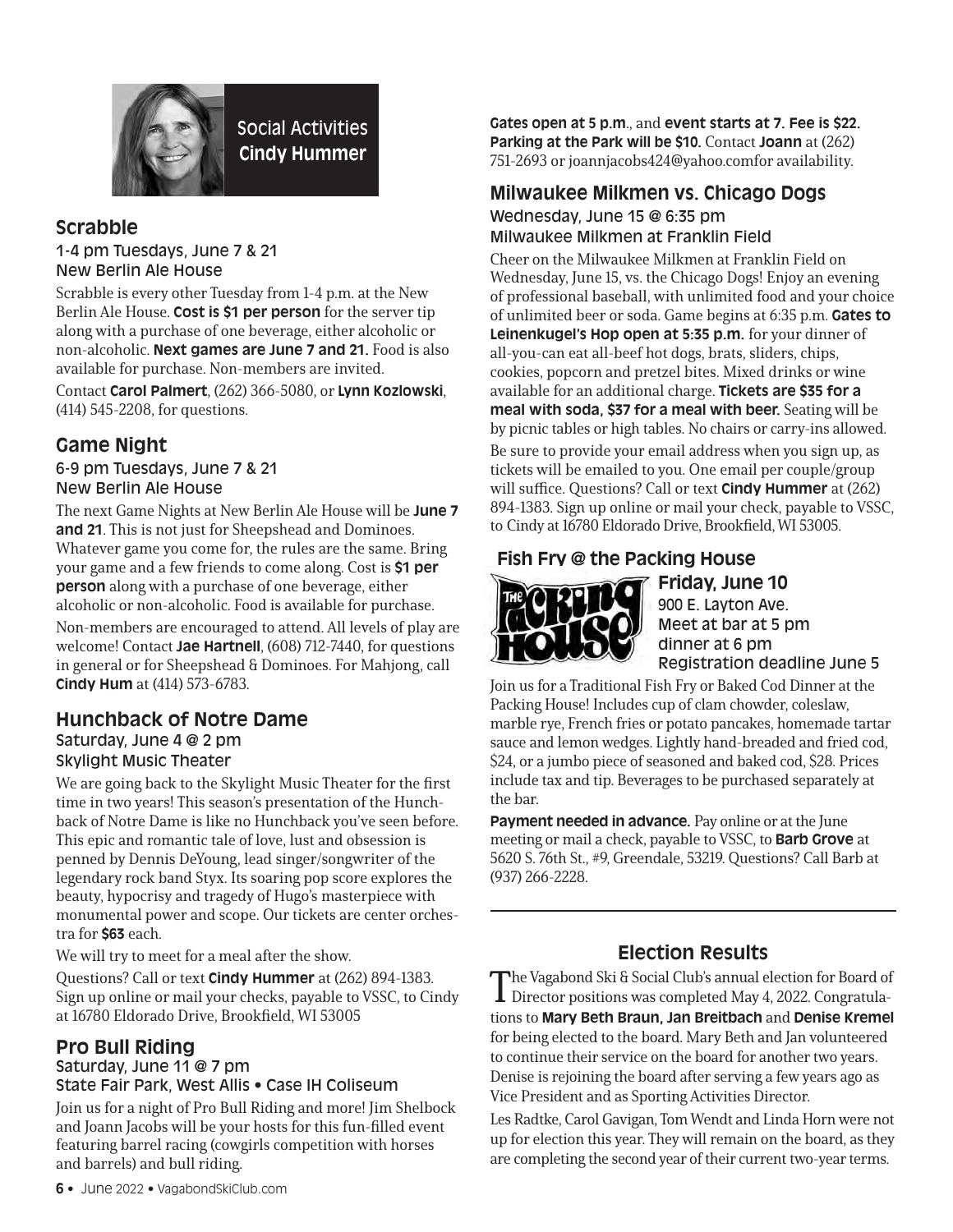# **Hobnob Restaurant,** 277 Sheridan Road, Racine

**STOP** LAKE **MICHIGAN AHEAD** 

Tuesday, June 28

Cash Bar – 5:30 pm • Dinner – 6:30 pm Registration deadline June 14

Join fellow Vagabonds again at the Hobnob Supper Club on the shores of Lake Michigan in Racine. Established in 1954, the Hobnob has the ambiance of a classic Wisconsin supper club.

We will meet at 5:30 p.m. for cocktails (cash

bar), and if the weather cooperates, we will enjoy the outside patio and view of Lake Michigan.

At 6:30 p.m., we will gather for dinner in a private dining room. Your meal includes soup of the day, tossed garden salad, au gratin potatoes and your choice of one of four entrees: chicken marsala (\$32), grilled pork chop (\$36), crab cakes (\$48) or filet mignon (\$63). These prices include tax and a 20 % tip. Individual checks will be provided.

Please register online and choose your entree. An assortment of desserts will also be available that evening for an additional price of \$10.

We expect this event to fill up fast, so sign up right away. We will also be taking waitlist names.

Questions? Contact Event Leader **Joyce Szulc** at (262) 886- 9328, (262) 902-3248 or jzulc@wi.rr.com.





# **2023 Ski Trips to Open!**

The Vagabonds' **first ski trip of the 2023 season** will open for registration June 1. Look for details of January's trip to Crested Butte online and in future issues of the Life. Both Breckenridge and Park City are scheduled to open about July 1. Vagabond skiers will receive an email alert when the trips open.

# **Europe Anyone?**

For those interested in a Euro-pean trip, the CMSC trip is to **Ischgl, Austria, Jan. 27 to Feb. 8** and includes a four-day extension to Prague. Trip price (per person double occupancy) is \$3,489 for a comfort room and \$3,329 for a standard



room. For more details, contact Trip Leader **Sue Finis** at (708) 203-3831 or sue.cmsc@yahoo.com. Be sure to indicate that you are a member of the Vagabond Ski Club.

# **Trip Leaders Needed**

 $\mathbf C$ ki trips cannot happen without trip leaders. We do have  $\mathbf{\mathcal{O}}$  co-leaders for the Crested Butte trip in January but are **looking for leaders for Breckenridge and Park City**. Do you have the time to devote to running a trip? Do you have good planning and organization skills and are able to use (or learn) the club management software? If so, we need YOU to volunteer to run a trip! If you haven't run a trip before, consider being a co-leader to learn the ropes.

**Questions about the Vagabond ski program? Contact Joyce at (262) 886-9328 or jszulc@wi.rr.com.**

 $\mathbf{M}$ e have all heard about the increasing importance of keeping hackers at bay by establishing strong, unique passwords for each of our online accounts. Last month's Tech Tip addressed "How to Set Up Safe Passwords." With so much of our lives taking place online these days, it's easy to forget a few passwords. If you find yourself always resetting your passwords because you can't keep track of them, or using the same password over and over, a password manager may be of help.

**Could a Password Manager Help You?**

Tech Tip by **Linda Horn**

> Password managers are designed to help you wrangle all of your logins and passwords. They save them in a digital vault, then auto fill them when needed. While many of these products can cost a few dollars a month, there are free versions out there, too.

If you're thinking about downloading a free password manager, it's important to do your research first. When it comes to storing personal information and

sensitive data, you want to make sure that you're using a trusted resource. Even then, there's always a fear of hackers. Still, creating complex passwords and changing them frequently is a safer alternative to repeating passwords just so you can remember them.

This is not a recommendation for particular websites. You may have your own trusted locations for online security information. The list below covers a few that I have consulted recently.

**PC Magazine – www.PCMagazine.com.** Most recommendations seemed to be for paid password manager versions, although they are fairly inexpensive.

**Consumer Reports – www.ConsumerReports.org.**  Search for Password Managers.

Vagabond Ski & Social Club • June 2022 • **7 Clark Howard – www.Clark.com.** Search for Password Managers. Skip the ads and find the article titled "7 of the best FREE password managers."